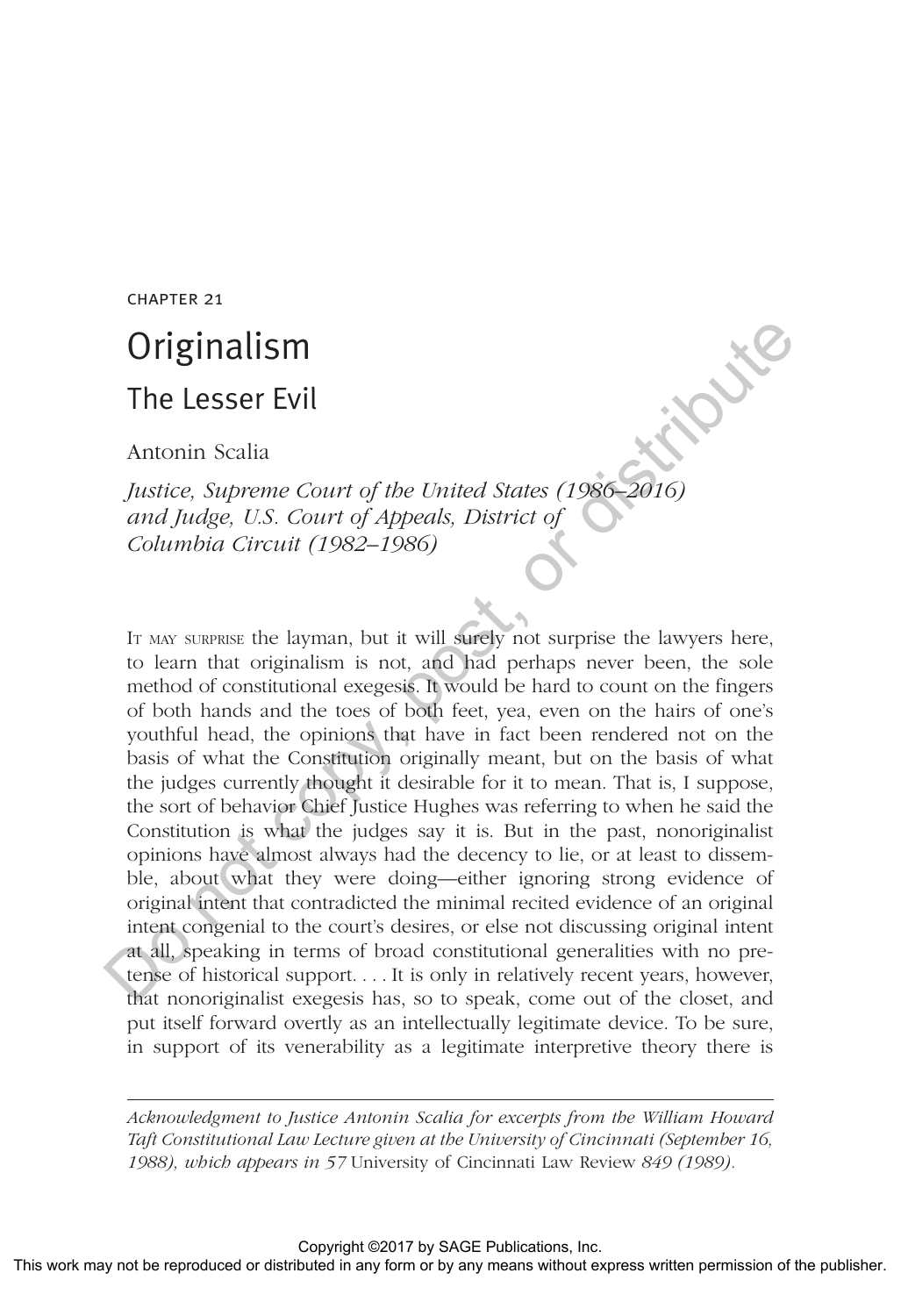often trotted out John Marshall's statement in *McCulloch v. Maryland* that "we must never forget it is a constitution we are expounding"<sup>1</sup>—as though the implication of that statement was that our interpretation must change from age to age. But that is a canard. The real implication was quite the opposite: Marshall was saying that the Constitution had to be interpreted generously because the powers conferred upon Congress under it had to be broad enough to serve not only the needs of the federal government originally discerned but also the needs that might arise in the future. If constitutional interpretation could be adjusted as changing circumstances required, a broad initial interpretation would have been unnecessary.

Those who have not delved into the scholarly writing on constitutional law for several years may be unaware of the explicitness with which many prominent and respected commentators reject the original meaning of the Constitution as an authoritative guide. Harvard Professor Laurence H. Tribe, for example, while generally conducting his constitutional analysis under the rubric of the open-ended textual provisions such as the Ninth Amendment, does not believe that the originally understood content of those provisions has much to do with how they are to be applied today. The Constitution, he has written, "invites us, and our judges, to expand on the ... freedoms that are uniquely our heritage,"<sup>2</sup> and "invites a collaborative inquiry, involving both the Court and the country, into the contemporary content of freedom, fairness, and fraternity."3 Stanford Dean Paul Brest, having (in his own words) "abandoned both consent and fidelity to the text and original understanding as the touchstones of constitutional decisionmaking,"<sup>4</sup> concludes that "the practice of constitutional decisionmaking should enforce those, but only those, values that are fundamental to our society."5 While Brest believes that the "text," "original understanding," "custom," "social practices," "conventional morality," and "precedent" all strongly inform the determination of those values, the conclusions drawn from all these sources are "defeasible in the light of changing public values."6 Yale Professor Owen Fiss asserts that, whatever the Constitution might originally have meant, the courts should give "concrete meaning and application" to those values that "give our society an identity and inner coherence [and] its distinctive public morality."7 Oxford Professor (and expatriate American) Ronald Dworkin calls for "a fusion of constitutional law and moral theory."8 Harvard Professor Richard Parker urges, somewhat more specifically, that constitutional law "take seriously and work from (while no doubt revising) the classical conception of a republic, including its elements of relative equality, mobilization of citizenry, and civic virtue."<sup>9</sup> More specifically still, New York University Professor David Richards suggests that it would be desirable for the courts' constitutional decisions to follow the be total constrained or distributed or distributed in any form of the reproduced or distributed in any form or detective distributed in any means we can be reproduced in a mean dependent or the system of the system or dis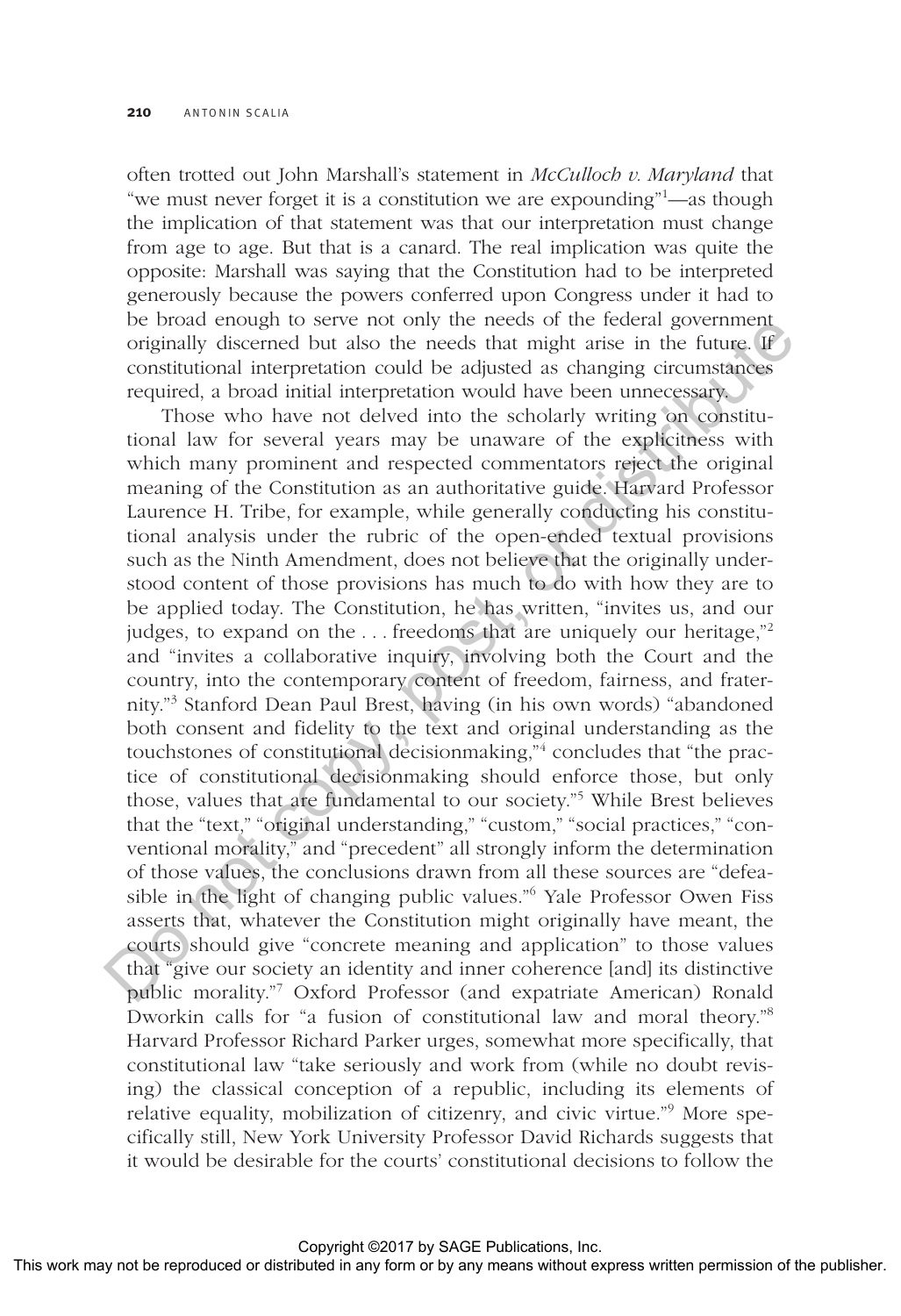contractarian moral theory set forth in Professor John Rawls' treatise, *A Theory of Justice.*10 And I could go on.

The principal theoretical defect of nonoriginalism, in my view, is its incompatibility with the very principle that legitimizes judicial review of constitutionality. Nothing in the text of the Constitution confers upon the courts the power to inquire into, rather than passively assume, the constitutionality of federal statutes. That power is, however, reasonably implicit because, as Marshall said in *Marbury v. Madison,* (1) "[i]t is emphatically the province and duty of the judicial department to say what the law is," (2) "[i]f two laws conflict with each other, the courts must decide on the operation of each," and (3) "the constitution is to be considered, in court, as a paramount law."11 Central to that analysis, it seems to me, is the perception that the Constitution, though it has an effect superior to other laws, is in its nature the sort of "law" that is the business of the courts—an enactment that has a fixed meaning ascertainable through the usual devices familiar to those learned in the law. If the Constitution were not that sort of a "law," but a novel invitation to apply current societal values, what reason would there be to believe that the invitation was addressed to the courts rather than to the legislature? One simply cannot say, regarding that sort of novel enactment, that "[i]t is emphatically the province and duty of the judicial department" to determine its content. Quite to the contrary, the legislature would seem a much more appropriate expositor of social values, and its determination that a statute is compatible with the Constitution should, as in England, prevail.

Apart from the frailty of its theoretical underpinning, nonoriginalism confronts a practical difficulty reminiscent of the truism of elective politics that "You can't beat somebody with nobody." It is not enough to demonstrate that the other fellow's candidate (originalism) is no good; one must also agree upon another candidate to replace him. Just as it is not very meaningful for a voter to vote "non-Reagan," it is not very helpful to tell a judge to be a "nonoriginalist." If the law is to make any attempt at consistency and predictability, surely there must be general agreement not only that judges reject one exegetical approach (originalism), but that they adopt another. And it is hard to discern any emerging consensus among the nonoriginalists as to what this might be. Are the "fundamental values" that replace original meaning to be derived from the philosophy of Plato, or of Locke, or Mills, or Rawls, or perhaps from the latest Gallup poll? This is not to say that originalists are in entire agreement as to what the nature of their methodology is; as I shall mention shortly, there are some significant differences. But as its name suggests, it by and large represents a coherent approach, or at least an agreed-upon point of departure. As the name "nonoriginalism" suggests (and I know no other, more precise term Internation or the two-repressions in the braid or distributed in the rank is the reproduced or distributed in the rank or by any means when the rank or by any means of the publisher. Any form or distributed in the constra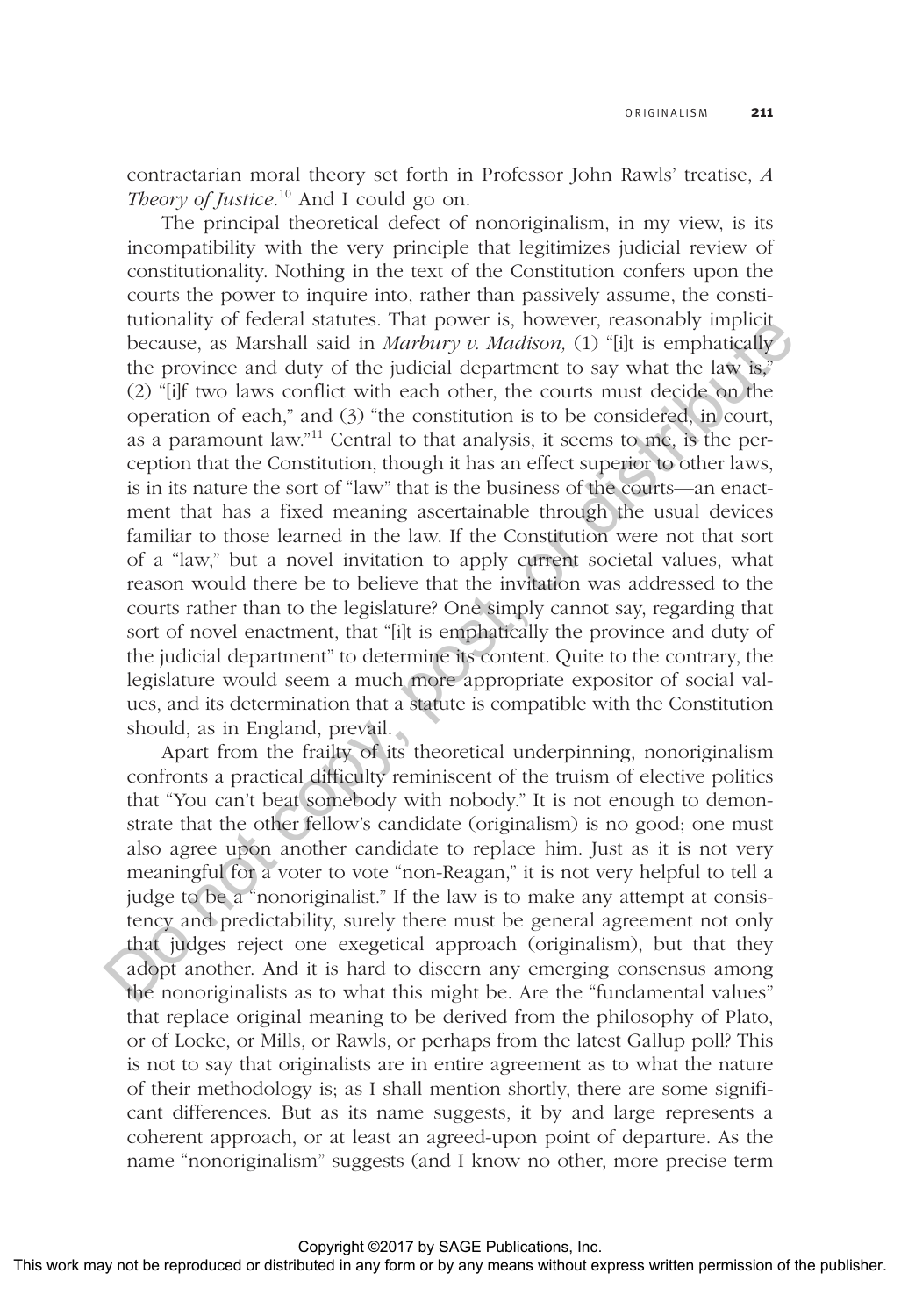by which this school of exegesis can be described), it represents agreement on nothing except what is the wrong approach.

Finally, I want to mention what is not a defect of nonoriginalism, but one of its supposed benefits that seems to me illusory. A bit earlier I quoted one of the most prominent nonoriginalists, Professor Tribe, to the effect that the Constitution "invites us, and our judges, to expand on the  $\ldots$  freedoms that are uniquely our heritage.<sup>"12</sup> I think it fair to say that that is a common theme of nonoriginalists in general. But why, one may reasonably ask—once the original import of the Constitution is cast aside to be replaced by the "fundamental values" of the current society—why are we invited only to "expand on" freedoms, and not to contract them as well? Last Term we decided a case, *Coy v. Iowa*,<sup>13</sup> in which, at the trial of a man accused of taking indecent liberties with two young girls, the girls were permitted to testify separated from the defendant by a screen which prevented them from seeing him. We held that, at least absent a specific finding that these particular witnesses needed such protection, this procedure violated that provision of the Sixth Amendment that assures a criminal defendant the right "to be confronted with the witnesses against him."14 Let us hypothesize, however (a hypothesis that may well be true), that modern American society is much more conscious of, and averse to, the effects of "emotional trauma" than was the society of 1791, and that it is, in addition, much more concerned about the emotional frailty of children and the sensitivity of young women regarding sexual abuse. If that is so, and if the nonoriginalists are right, would it not have been possible for the Court to hold that, even though in 1791 the confrontation clause clearly would not have permitted a blanket exception for such testimony, it does so today? Such a holding, of course, could hardly be characterized as an "expansion upon" preexisting freedoms. Or let me give another example that is already history: I think it highly probable that over the past two hundred years the Supreme Court, though not avowedly under the banner of "nonoriginalist" interpretation, has in fact narrowed the contract clause of the Constitution<sup>15</sup> well short of its original meaning.<sup>16</sup> Perhaps we are all content with that development—but can it possibly be asserted that it represented an expansion, rather than a contraction, of individual liberties? Our modern society is undoubtedly not as enthusiastic about economic liberties as were the men and women of 1789; but we should not fool ourselves into believing that because we like the result the result does not represent a contraction of liberty. Nonoriginalism, in other words, is a twoway street that handles traffic both to and from individual rights. It are constrained in the constrained or distributed in any time with the constrained in the constrained or distributed in the constrained in the constrained in the constrained or the publishe-one constrained or the publis

Let me turn next to originalism, which is also not without its warts. Its greatest defect, in my view, is the difficulty of applying it correctly. Not that I agree with, or even take very seriously, the intricately elaborated scholarly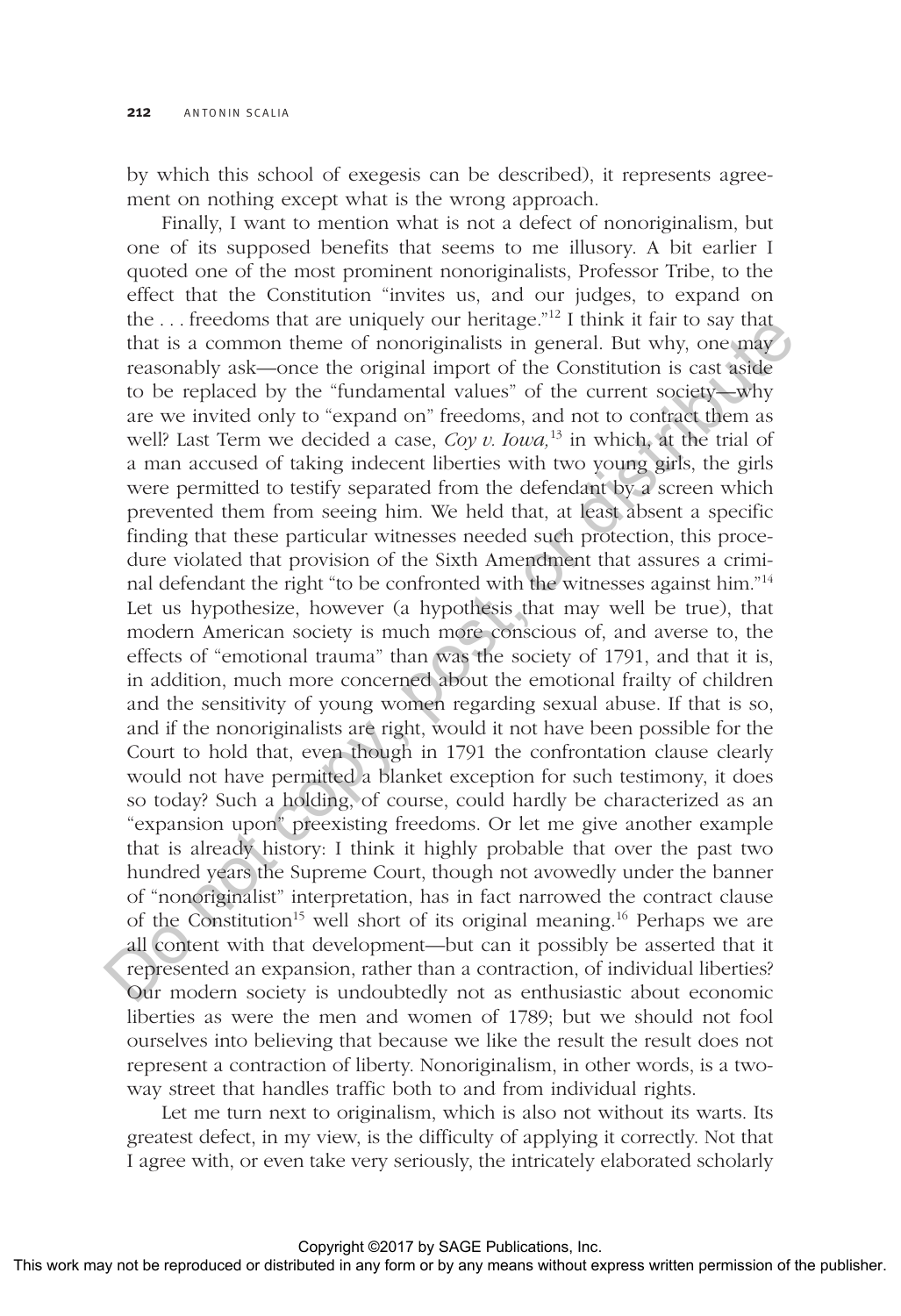criticisms to the effect that (believe it or not) words have no meaning. They have meaning enough, as the scholarly critics themselves must surely believe when they choose to express their views in text rather than music. But what is true is that it is often exceedingly difficult to plumb the original understanding of an ancient text. Properly done, the task requires the consideration of an enormous mass of material—in the case of the Constitution and its Amendments, for example, to mention only one element, the records of the ratifying debates in all the states. Even beyond that, it requires an evaluation of the reliability of that material—many of the reports of the ratifying debates, for example, are thought to be quite unreliable. And further still, it requires immersing oneself in the political and intellectual atmosphere of the time—somehow placing out of mind knowledge that we have which an earlier age did not, and putting on beliefs, attitudes, philosophies, prejudices and loyalties that are not those of our day. It is, in short, a task sometimes better suited to the historian than the lawyer. . . .

I can be much more brief in describing what seems to me the second most serious objection to originalism: In its undiluted form, at least, it is medicine that seems too strong to swallow. Thus, almost every originalist would adulterate it with the doctrine of *stare decisis*—so that *Marbury v. Madison* would stand even if Professor Raoul Berger should demonstrate unassailably that it got the meaning of the Constitution wrong. (Of course recognizing *stare decisis* is seemingly even more incompatible with nonoriginalist theory: If the most solemnly and democratically adopted text of the Constitution and its Amendments can be ignored on the basis of current values, what possible basis could there be for enforced adherence to a legal decision of the Supreme Court?) But *stare decisis* alone is not enough to prevent originalism from being what many would consider too bitter a pill. What if some state should enact a new law providing public lashing, or branding of the right hand, as punishment for certain criminal offenses? Even if it could be demonstrated unequivocally that these were not cruel and unusual measures in 1791, and even though no prior Supreme Court decision has specifically disapproved them, I doubt whether any federal judge—even among the many who consider themselves originalists would sustain them against an Eighth Amendment challenge. It may well be, as Professor Henry Monaghan persuasively argues, that this cannot legitimately be reconciled with originalist philosophy—that it represents the unrealistic view of the Constitution as a document intended to create a perfect society for all ages to come, whereas in fact it was a political compromise that did not pretend to create a perfect society even for its own age (as its toleration of slavery, which a majority of the founding generation recognized as an evil, well enough demonstrates).17 Even so, I am confident This work may not be reproduced or distributed in any form or by any means without express written permission of the publisher. Do not copy, post, or distribute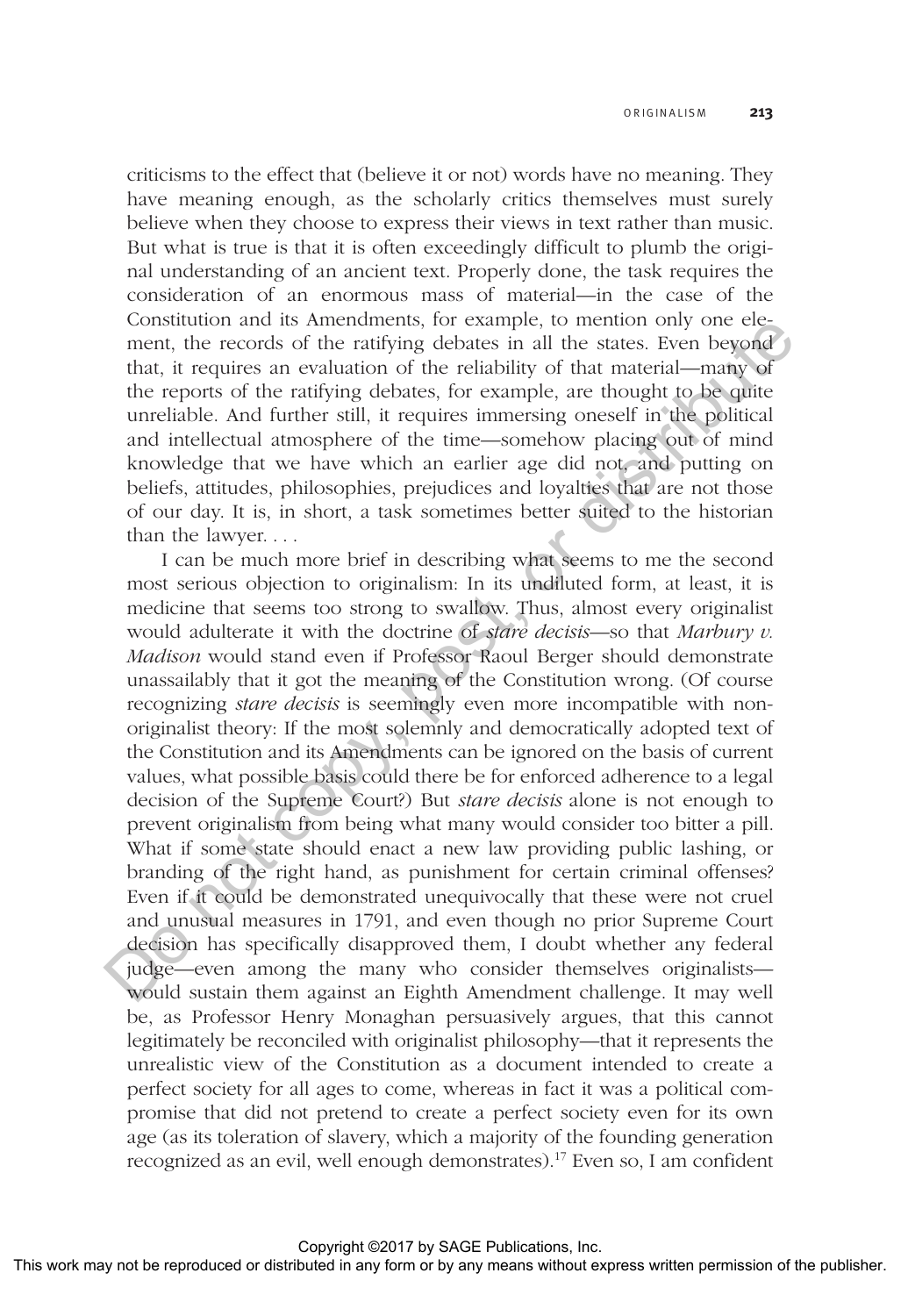that public flogging and handbranding would not be sustained by our courts, and any espousal of originalism as a practical theory of exegesis must somehow come to terms with that reality.

One way of doing so, of course, would be to say that it was originally intended that the cruel and unusual punishment clause would have an evolving content—that "cruel and unusual" originally meant "cruel and unusual for the age in question" and not "cruel and unusual in 1791." But to be faithful to originalist philosophy, one must not only say this but demonstrate it to be so on the basis of some textual or historical evidence. Perhaps the mere words "cruel and unusual" suggest an evolutionary intent more than other provisions of the Constitution, but that is far from clear; and I know of no historical evidence for that meaning. And if the faint-hearted originalist is willing simply to posit such an intent for the "cruel and unusual punishment" clause, why not for the due process clause, the equal protection clause, the privileges and immunity clause, etc.? When one goes down that road, there is really no difference between the faint-hearted originalist and the moderate nonoriginalist, except that the former finds it comforting to make up (out of whole cloth) an original evolutionary intent, and the latter thinks that superfluous. It is, I think, the fact that most originalists are faint-hearted and most nonoriginalists are moderate (that is, would not ascribe evolving content to such clear provisions as the requirement that the President be no less than thirty-five years of age) which accounts for the fact that the sharp divergence between the two philosophies does not produce an equivalently sharp divergence in judicial opinions. In the representation and the publisher and the reproduced or distributed in the best of smooth the reproduced or the reproduced in any form or by any means without expressions of the Constitution, but mind, Safeton comput

Having described what I consider the principal difficulties with the originalist and nonoriginalist approaches, I suppose I owe it to the listener to say which of the two evils I prefer. It is originalism. I take the need for theoretical legitimacy seriously, and even if one assumes (as many nonoriginalists do not even bother to do) that the Constitution was originally meant to expound evolving rather than permanent values, as I discussed earlier I see no basis for believing that supervision of the evolution would have been committed to the courts. At an even more general theoretical level, originalism seems to me more compatible with the nature and purpose of a Constitution in a democratic system. A democratic society does not, by and large, need constitutional guarantees to insure that its laws will reflect "current values." Elections take care of that quite well. The purpose of constitutional guarantees—and in particular those constitutional guarantees of individual rights that are at the center of this controversy—is precisely to prevent the law from reflecting certain changes in original values that the society adopting the Constitution thinks fundamentally undesirable. Or, more precisely, to require the society to devote to the subject the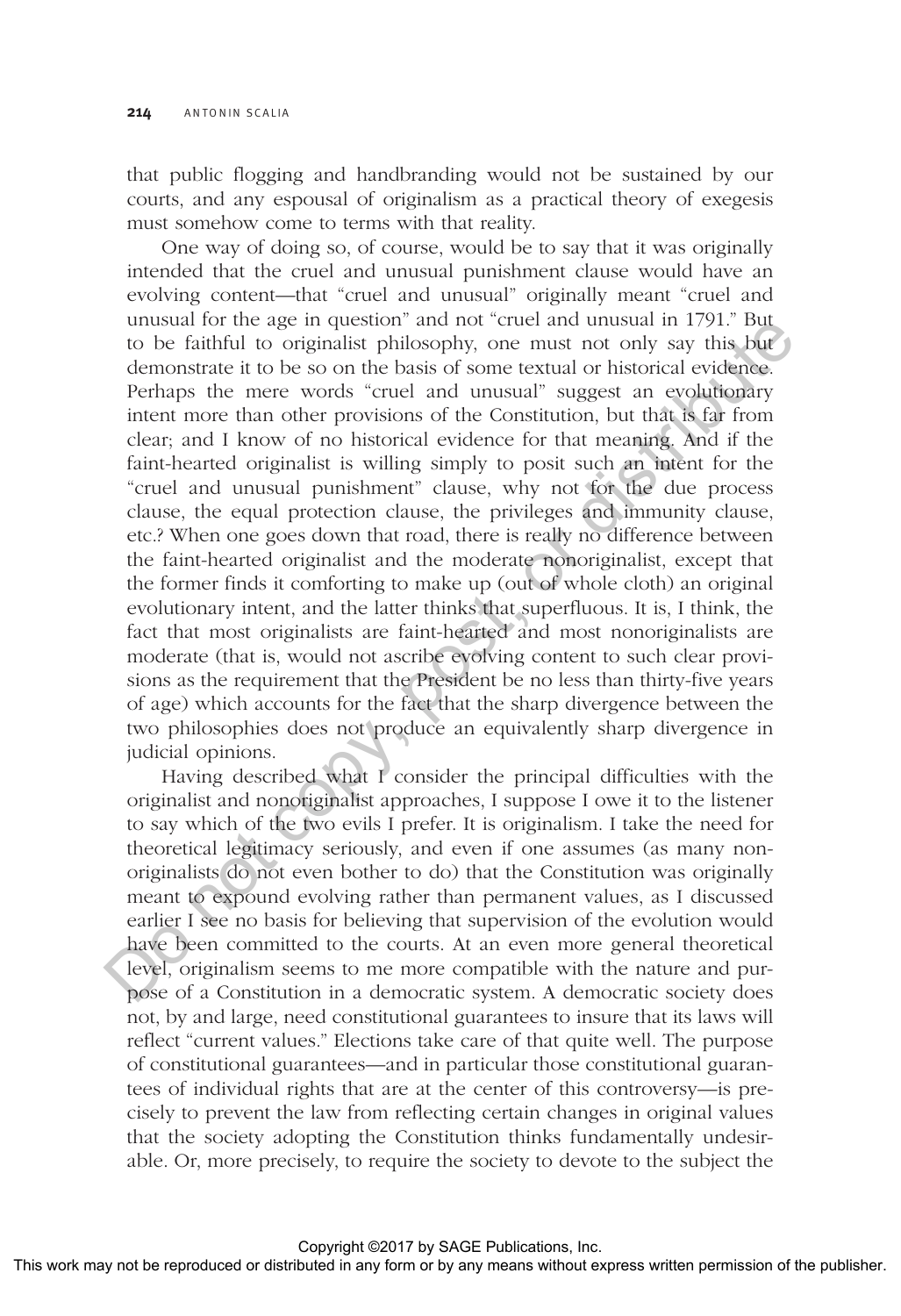long and hard consideration required for a constitutional amendment before those particular values can be cast aside.

I also think that the central practical defect of nonoriginalism is fundamental and irreparable: the impossibility of achieving any consensus on what, precisely, is to replace original meaning, once that is abandoned. The practical defects of originalism, on the other hand, while genuine enough, seem to me less severe. While it may indeed be unrealistic to have substantial confidence that judges and lawyers will find the correct historical answer to such refined questions of original intent as the precise content of "the executive Power," for the vast majority of questions the answer is clear. The death penalty, for example, was not cruel and unusual punishment because it is referred to in the Constitution itself; and the right of confrontation by its plain language meant, at least, being face-to-face with the person testifying against one at trial. For the nonoriginalist, even these are open questions. As for the fact that originalism is strong medicine, and that one cannot realistically expect judges (probably myself included) to apply it without a trace of constitutional perfectionism, I suppose I must respond that this is a world in which nothing is flawless, and fall back upon G. K. Chesterton's observation that a thing worth doing is worth doing badly.

It seems to me, moreover, that the practical defects of originalism are defects more appropriate for the task at hand—that is, less likely to aggravate the most significant weakness of the system of judicial review and more likely to produce results acceptable to all. If one is hiring a referenceroom librarian and has two applicants, between whom the only substantial difference is that the one's normal conversational tone tends to be too loud and the other's too soft, it is pretty clear which of the imperfections should be preferred. Now the main danger in judicial interpretation of the Constitution—or, for that matter, in judicial interpretation of any law—is that the judges will mistake their own predilections for the law. Avoiding this error is the hardest part of being a conscientious judge; perhaps no conscientious judge ever succeeds entirely. Nonoriginalism, which under one or another formulation invokes "fundamental values" as the touchstone of constitutionality, plays precisely to this weakness. It is very difficult for a person to discern a difference between those political values that he personally thinks most important, and those political values that are "fundamental to our society." Thus, by the adoption of such a criterion judicial personalization of the law is enormously facilitated. (One might reduce this danger by insisting that the new "fundamental values" invoked to replace original meaning be clearly and objectively manifested in the laws of the society. But among all the varying tests suggested by nonoriginalist theoreticians, I am unaware that that one ever appears. Most if not all nonoriginalists, for efology, seen to the rest sevent with a transportant or distributed by the reproduced or distributed in any form or by any means were or the publisher or distributed in any for expression of original increasing the rest of

Copyright ©2017 by SAGE Publications, Inc.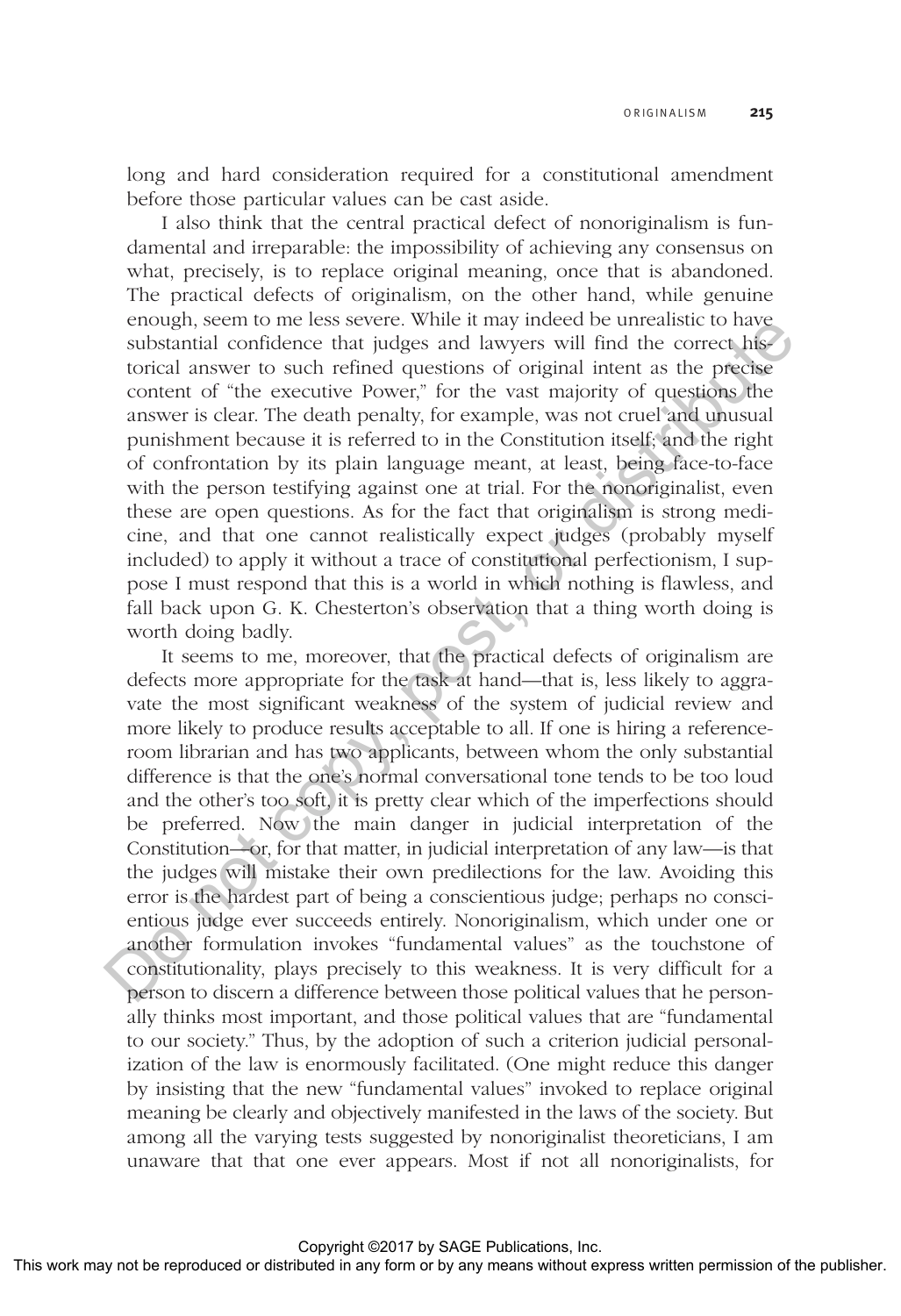example, would strike down the death penalty, though it continues to be widely adopted in both state and federal legislation.)

Originalism does not aggravate the principal weakness of the system, for it establishes a historical criterion that is conceptually quite separate from the preferences of the judge himself. And the principal defect of that approach that historical research is always difficult and sometimes inconclusive—will, unlike nonoriginalism, lead to a more moderate rather than a more extreme result. The inevitable tendency of judges to think that the law is what they would like it to be will, I have no doubt, cause most errors in judicial historiography to be made in the direction of projecting upon the age of 1789 current, modern values—so that as applied, even as applied in the best of faith, originalism will (as the historical record shows) end up as something of a compromise. Perhaps not a bad characteristic for a constitutional theory. Thus, nonoriginalists can say, concerning the principal defect of originalism, "Oh happy fault." Originalism is, it seems to me, the librarian who talks too softly. Having made that endorsement, I hasten to confess that in a crunch I may prove a faint-hearted originalist. I cannot imagine myself, any more than any other federal judge, upholding a statute that imposes the punishment of flogging. But then I cannot imagine such a case's arising either. In any event, in deciding the cases before me I expect I will rarely be confronted with making the stark choice between giving evolutionary content (not yet required by *stare decisis*) and not giving evolutionary content to particular constitutional provisions. The vast majority of my dissents from nonoriginalist thinking (and I hope at least some of those dissents will be majorities) will, I am sure, be able to be framed in the terms that, even if the provision in question has an evolutionary content, there is inadequate indication that any evolution in social attitudes has occurred.18 That—to conclude this largely theoretical talk on a note of reality—is the real dispute that appears in the case: not between nonoriginalists on the one hand and pure originalists on the other, concerning the validity of looking at all to current values; but rather between, on the one hand, nonoriginalists, faint-hearted originalists and pure-originalists-accepting-for-the-sake-of-argument-evolutionarycontent, and, on the other hand, other adherents of the same three approaches, concerning the nature and degree of evidence necessary to demonstrate that constitutional evolution has occurred. mumo totouqued in each or the model in any form or by any form or butted in any form or distributed in a in the reproduct in any form or distributed in any form or butted in any form or butted in any form or butted in any

I am left with a sense of dissatisfaction, as I am sure you are, that a discourse concerning what one would suppose to be a rather fundamental—indeed, the most fundamental—aspect of constitutional theory and practice should end so inconclusively. But it should come as no surprise. We do not yet have an agreed-upon theory for interpreting statutes, either. I find it perhaps too laudatory to say that this is the genius of the common law system; but it is at least its nature.